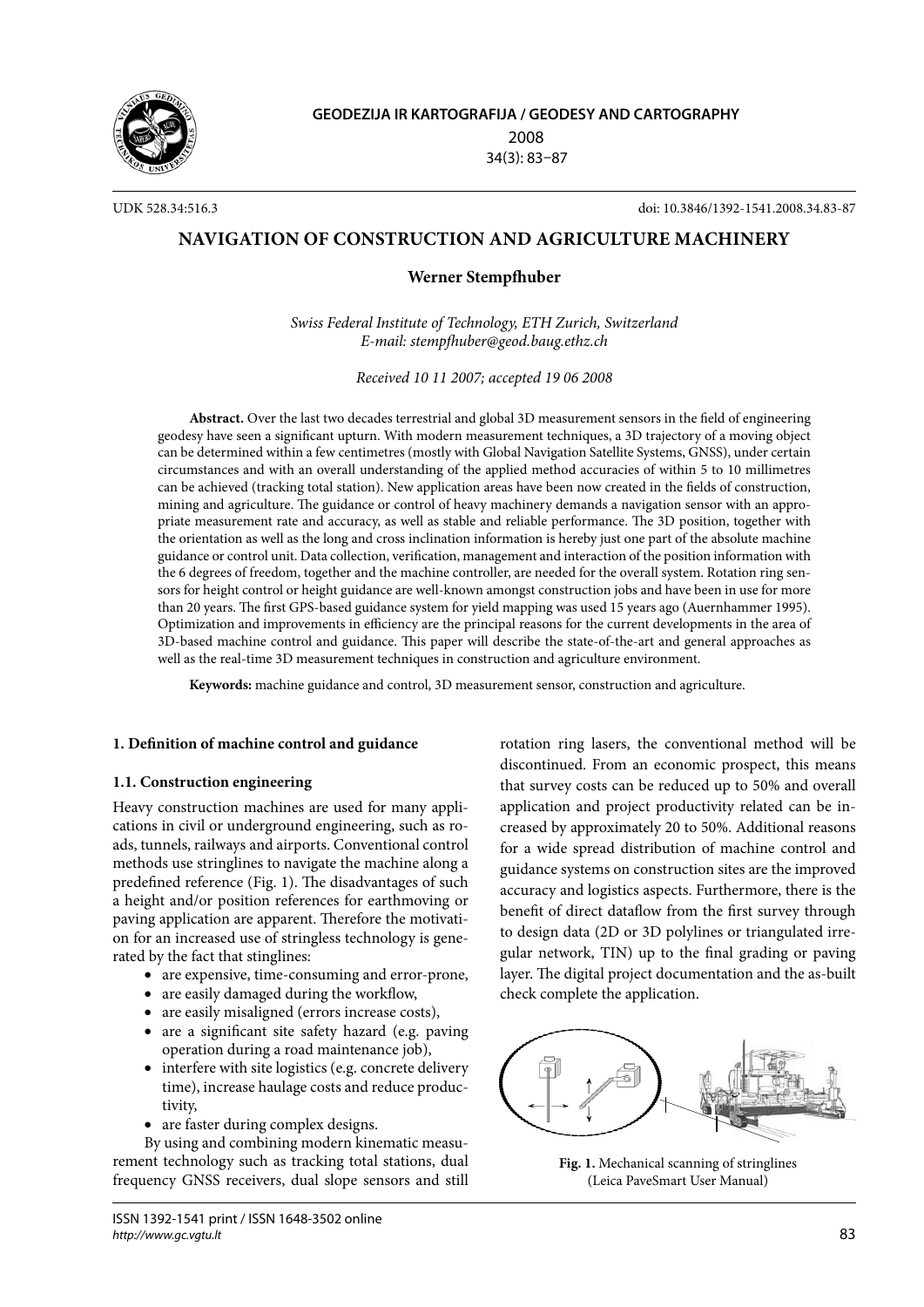Currently, the machine control and guidance technology are used with motor graders, dozers, excavators, trimmers, profilers, rollers, asphalts and concrete pavers and can be defined as state-of-the-art. The classifications are:

#### **1.2. 1D and 3D guidance systems**

This means a height indication with or without single or dual inclination information of an excavator bucket, dozer or motor grader blade. The machine operator is guided along the predefined reference. In this case, the measurement and guidance system has no hydraulics linked to the machine. For basic systems, a rotation ring laser combined with a laser catcher is used to give the absolute height information. Dual slope sensors (dozer and motor grader) or boom angle sensors (excavators), together with the machine geometry, are used to calculate the reference value (Fig. 2). Display panels provide the operator with the deviation along with additional information, e.g. the amount of material or machine related parameters. The 1D indication systems are so-called low cost entrance units which are easy to operate and install. Such rotation ring laser-based solutions have been well accepted for more than 15 years.

3D indicate systems are mainly GNSS-based excavation units. Two dual frequency rover GNSS receivers at the machine frame provide the absolute position (transformed WGS84 GNSS data from a flat job site coordinate system), height and chassis orientation (Fig. 3). The first patents for such an approach were submitted in 1995 by the excavator manufacturer Caterpillar in the United States. The calculation of the bucket 3D position is based on the GNSS rover data, the angle measurements and the constant distance between each boom (similar to the 1D system).



**Fig. 2.** Rotation ring laser for dozer / Basic excavator system (Stempfhuber 2006)



**Fig. 3.** Calculation of the excavator bucket (Leica digsmart user manual)

The position and height offset is given by:

$$
V_i = L_i \cdot \cos(A_i) \quad \text{and} \tag{1}
$$

$$
H_i = L_i \cdot \sin(A_i), \tag{2}
$$

$$
V = \sum V_i \quad \text{and} \tag{3}
$$

$$
H = \sum H_i, \quad i = 1 - 3. \tag{4}
$$

So the excavator geometry form the master GNSS rover antenna to the first boom. GNSS-based roller guidance systems such as the Hamm HCQ GPS-Navigator (www.wirtgen-group.com) or the Bomag GPS Variocontrol (www.bomag.com) are used to increase the complex compaction of grading or asphalt layers.

#### **1.3. Semi-automatic or full automatic control systems**

Semi-automatic systems (also called grade control) are developed to control a trimmerhead, the asphalt mould of a paver, a dozer or a motor grader blade. For homogeneous plates, horizontal or with a tiny long and cross slope, a rotation ring laser is a sufficient sensor. Neither a design with the 3D machine position, nor geodetic knowledge is required. For irregular surfaces, the absolute height of the blade in relation to the design position, from the 3D trajectory of a GNSS or a tracking total station, must be calculated. The deviation from the reference height or digital terrain design determines the output values on the machine controller. The mobaMatic (www.moba.de), with more than 80% of the worldwide used control systems are the most used interface between the machine hydraulic and the 1D or the 3D measurement sensors. The calculation method will be explained in the following chapter.

A full automatic system controls the machine autonomous in 3D (in height and position). Currently the only application is a slipform paver (mainline paver for highway and airport jobs, barrier, curb & gutter or offset paving) plus a few trimmer applications. Leica Geosystems (based on tracking total stations) and Topcon (based on combination of GNSS with rotation ring laser as mmGPS) provide such sophisticated 3D control solutions. Both have implemented the control protocol of the main machine manufacturers (Gomaco and Wirtgen), thus meaning that the system concept and installation are very simple. This also means that only one cable is connects the control unit with the machine controller. Only four height and two control parameters send the correction values to



**Fig. 4.** 3D Control, example of a mainline paver (Stempfhuber 2007)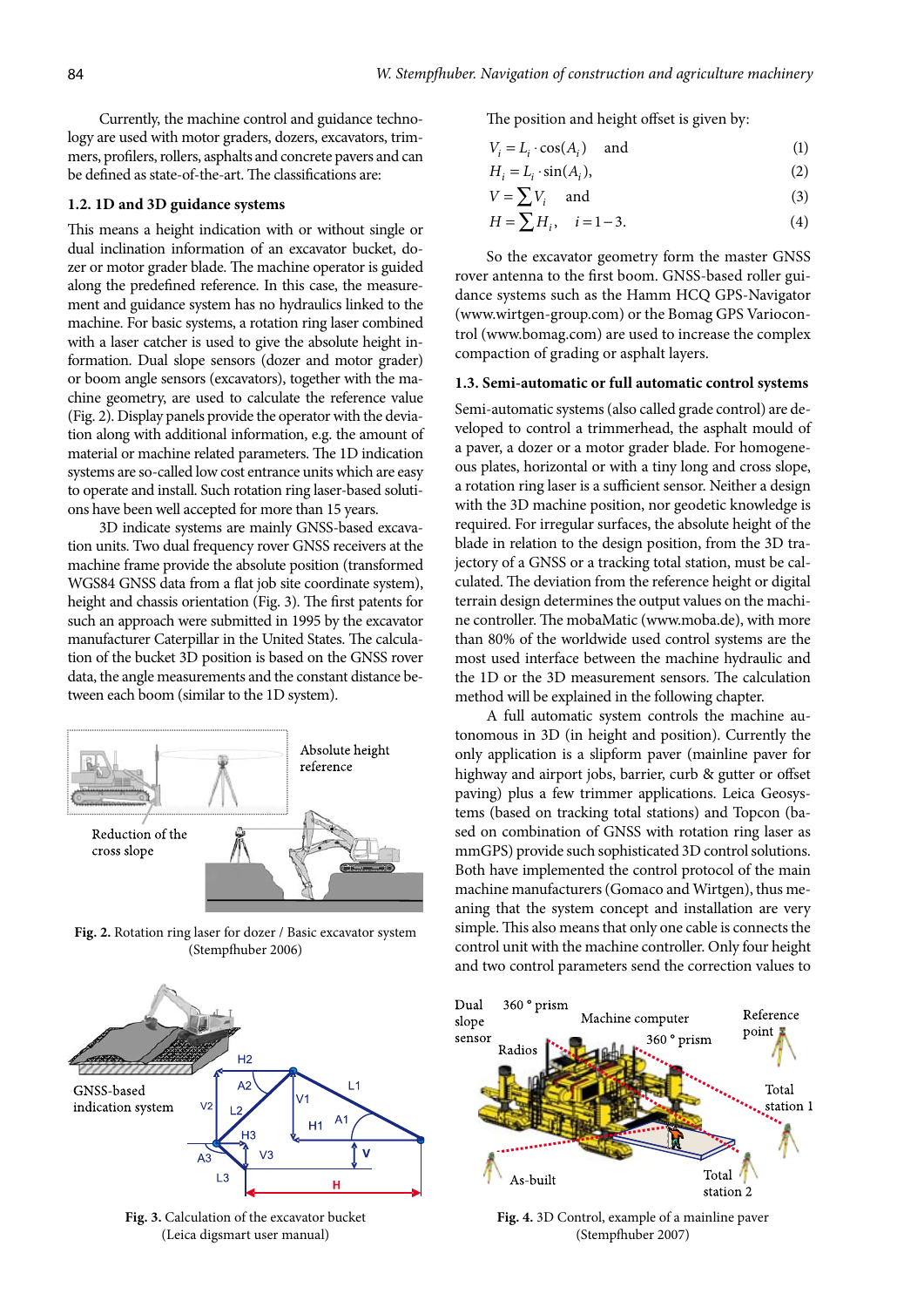the machine CAN Bus. An example of the total stationbased system setup is shown in Fig. 4.

The main improvements compared to convensional methods can been clearly seen in logistics and the reduction in overall jobsite workflow.

#### **1.4. Agricultural applications**

The approach taken in all agriculture tasks are also driven by similar optimisation, ergonomic and economic reasons. A further motivation for precision farming or precision agriculture systems are the environment protection with savings in seed, fertiliser, pesticide, fuel, overlap and skip expenses. Fleet management systems, yield or soil mapping and field robotics, such as automatic tractor steering systems, are state-of-the-art techniques which use geo-reference GNSS measurement (stand alone, difference or dual frequency real time kinematic).

Many system requirements in precision farming or precision agriculture are similar to construction machine control or guidance. A calculation is allways made between the reduced 3D position and reference data at one or a few control points. Therefore, kinematic measurements systems are required to determine the trajectory in real time.

#### **2. Kinematic measurement sensors**

Both areas of application, construction machines as well as agriculture machines are based on geodetic measurement systems (Fig. 5). The main difference is that in precision farming the height component is only of secondary relevance and vice versa in machine control or guidance of construction machines. A further point is that GNSS receivers are the common and well accepted sensors because of their obvious advantages over tracking total stations based on angle and distance measurements. Both applications are mainly related to the overall accuracy with different focuses, the measurement frequency and the stability according to the number of measurement timeouts of the sensor (Stempfhuber 2004). A sufficient measurement frequency is needed to correct all bumps. The Nyquist–Shannon sampling theorem allows the minimum sampling rate to be determined.

$$
f_{\max} \le \frac{1}{2 \cdot \Delta t} \,. \tag{5}
$$

Other critical parameters are the relative or absolute latency of the 3D position output and therefore the reaction time of the machine. The discussion of the appropriate 3D sensor is generally based on the accuracy of the measurement system. Error-free and optimized terrestrial measurements with a tracking total station can achieve 5 mm at a range of up to 50 m. A relative comparison of the two different machine control and guidance measurement systems shows the performance. This can be interpreted as an indication of which measurement is the most suitable to choose for an individual application.

As a consequence of the height plot (Fig. 6), GNSS measurement cannot be used for precise grade or milling applications and definitely not for paving applications, even with a good satellite constellation. Applications with an absolute height accuracy around 5 mm can only be achieved, if the whole setup of a tracking total station is optimized. The required parameters are:

- lock stability of the automatic target recognition,
- interaction tracking regular,
- velocity of the motorisation, •
- stability data link, •
- prism search / prism identification, •
- tilt sensor integration during tracking, •
- measurement frequency, •



**Fig. 5.** Overview of the precision farming applications (Auernhammer 1995)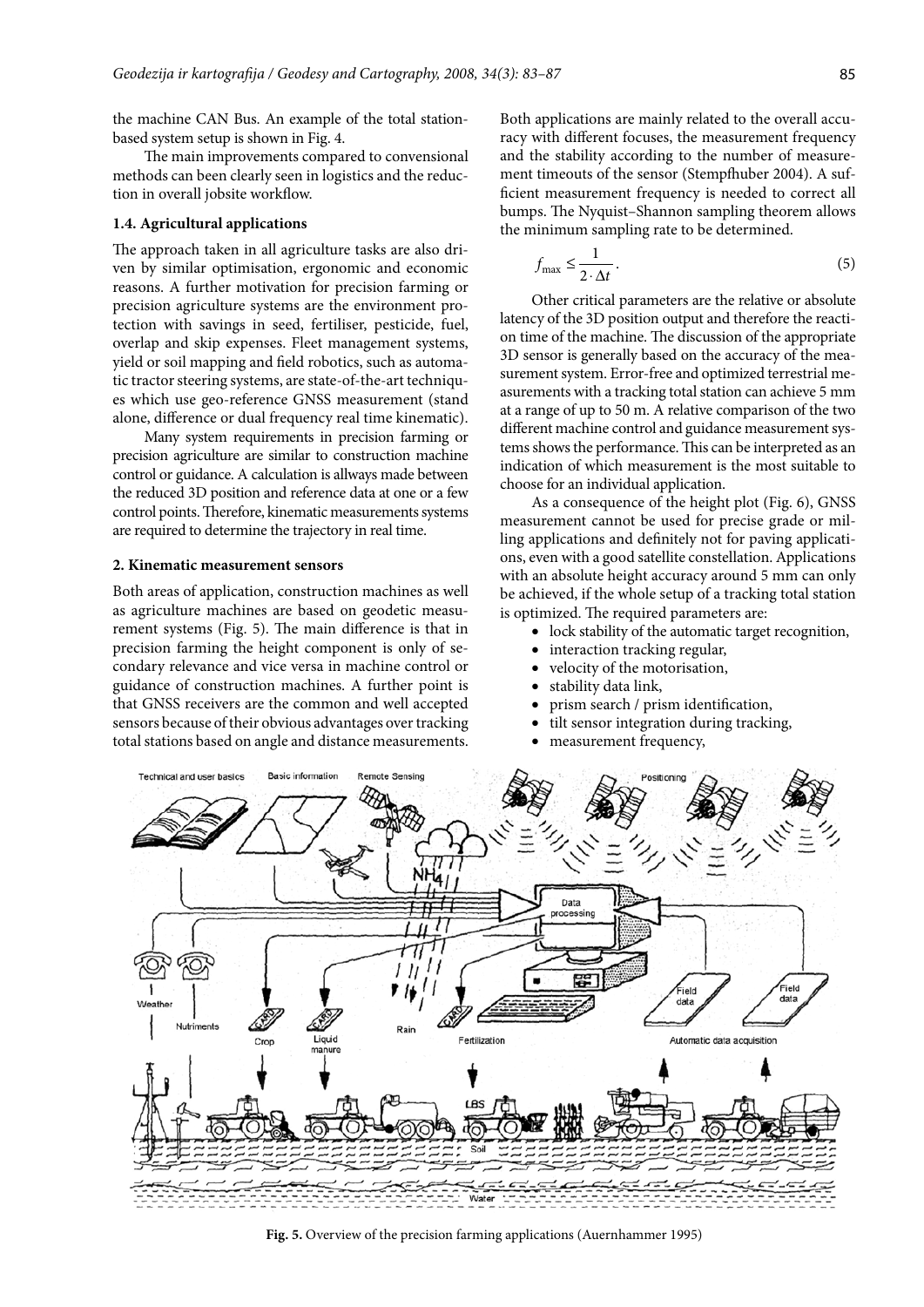

**Fig. 6.** Comparison of GNSS versus tracking total station



**Fig. 7.** Calculation of the Control Point (Retscher 2002)



**Fig. 9.** Calculation – absolute height with a triangle design

- latency (relative and absolute), •
- quality of the 360° targets, •
- EDM mode, •
- suitable data formats and interfaces. •

With all the current tracking total stations from the manufacturers Leica, Trimble, Topcon and Sokkia, it is possible to achieve the following measurement result, with a kinematic fine tuning system.

## **3. Calculation procedure**

The main task is to calculate an absolute 3D position in x, y, z together with the dual inclination and the machine orientation in order to determine control points which are used for the deviation computation. This is always a translation and a rotation around a predefined system origin (Fig. 7).

#### **3.1. Automatic steering system of tractors**

Only the correction of the 3D GNSS position is considered. The nadir is calculated with the GNSS antenna height, the orientation or heading φ from the trajectory history and the long- and cross-inclination (roll Ψ and pitch  $θ$  angle) by:

$$
\begin{pmatrix} X \ Y \ Z \end{pmatrix} = \begin{pmatrix} x_0 \ y_0 \ z_0 \end{pmatrix} \cdot R(\varphi, \psi, \theta) \begin{pmatrix} \xi \ \eta \ \zeta \end{pmatrix} . \tag{6}
$$

If the antenna is not centred, a cross offset must be considered. Only one control point is needed for calculating of the hydraulic control values. Additional sensors are sometimes used to determine the front wheel angle.

#### **3.2. Height or grade control**

Two absolute control points are required for the height control of asphalt moulds, trimmerheads, dozer or motor grader blades. With the following method, left and right control points are calculated in real-time around 10 to 20 times per second. This closed calculation loop is implemented in the core algorithm of each software. Fig. 8 illustrates the example of a motor grader.

Calculation loop (Figs 9–11):

- obtain 3D position in the jobsite coordinate system (TPS / GPS transformation needed), •
- get orientation from the history track,
- correct long and cross slope use slope sensor reading and the mast height, •
- use local machine plate dimension (height, long & cross offset, size),
- correct side shift offset (lateral offset), •
- correction of the plate rotation, •
- transformation of XYZ position into the design model, •
- find corrected point in the TIN (def. local window), via extrapolation of the triangle, •